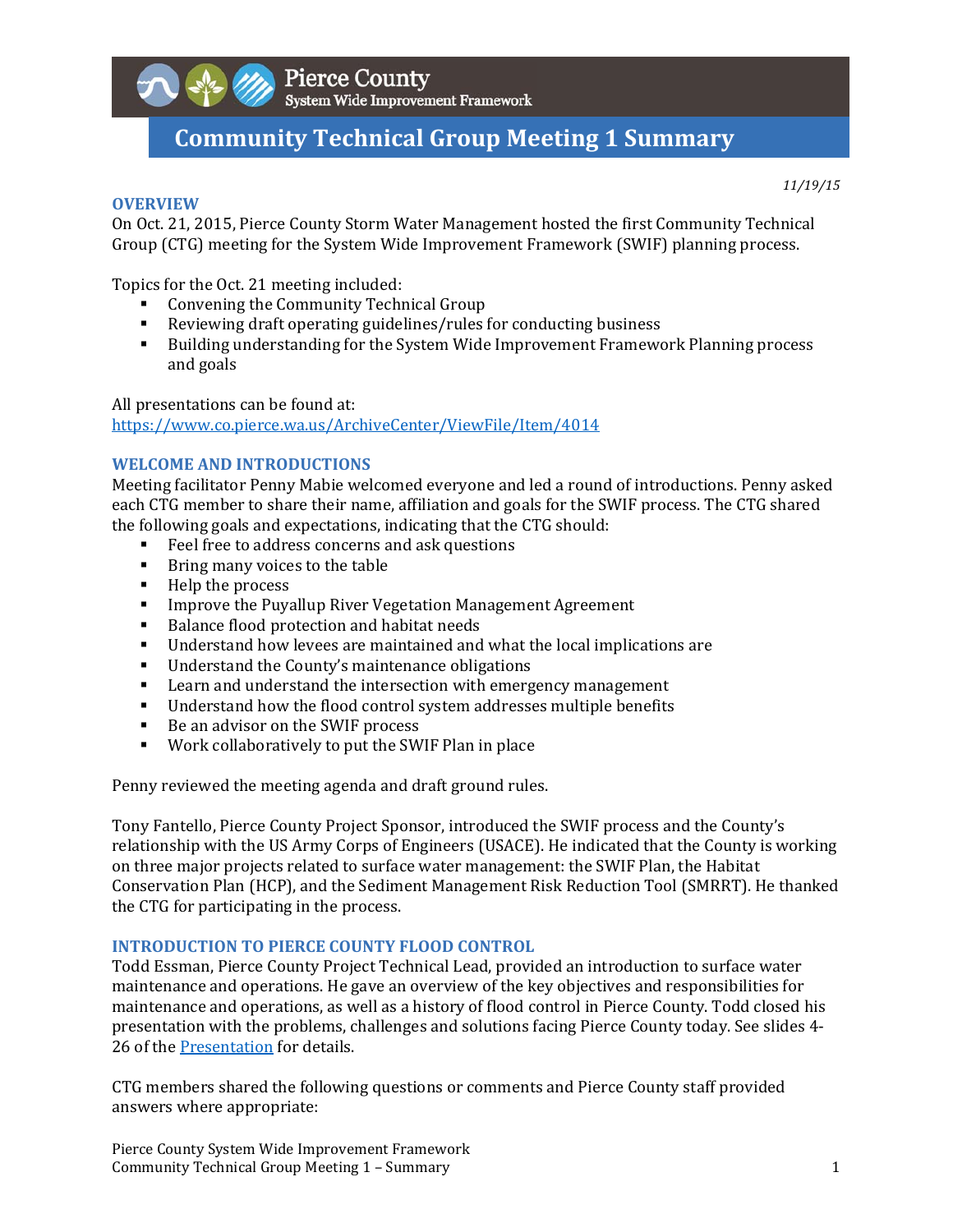- A CTG member asked if the SWIF process applies only to levees that are eligible for the PL 84‐99 program.
	- $\circ$  Todd indicated that the SWIF process focuses solely on the PL 84-99 levees, which are shown as red on the map (see slide 10). All of these levees are owned by Pierce County, but are eligible for cost sharing and rehabilitation under the program.
- A CTG member asked how much the County has spent on property acquisition compared to levee maintenance.
	- $\circ$  Todd explained that between 2000 and 2015, the County acquired 284 acres of floodplain property, costing \$4.7 million. This resulted in a  $63\%$  reduction in rehabilitation and replacement costs compared to prior years.

## **SWIF 101**

Rob Wenman, Pierce County Project Manager, gave a broad overview of the PL 84-99 program and the SWIF Plan. Rob's presentation included the history, benefits and requirements for the PL 84-99 program, as well as the goals, objectives and work plan for the SWIF Plan. In addition, Rob shared the results of the County's last USACE inspection. Of the 28 levees enrolled in the PL 84-99 program, 13 received an unacceptable rating; six levees were not rated because they were deemed uninspectable due to vegetation conditions. See slides 27-64 of the Presentation for details.

CTG members shared the following questions or comments and Pierce County staff provided answers where appropriate:

- Rob shared that since 1991, PL 84-99 funding in Pierce County has totaled more than \$17 million in levee repairs. A CTG member asked if that figure included flood fighting costs.
	- o Rob said that the \$17 million figure only includes repair costs.
- A CTG member asked how the funding for the PL 84-99 program works.
	- $\circ$  Tony noted that USACE is not a granting program. USACE comes out to do the work themselves; they cannot provide reimbursement later. If funding is tied up and a critical repair is needed, the County may need to take care of the repair themselves. The Federal Emergency Management Agency (FEMA) can offer assistance in some instances, but FEMA does not usually pay for levee repairs.
- A CTG member requested information about the detailed criteria USACE uses to inspect the levees.
	- $\circ$  Todd indicated that the County would share this information with the CTG members via email.
- A CTG member asked if the SWIF Plan will include acquisitions.
	- o Rob indicated that acquisitions could be part of the SWIF Plan, but the main focus will be meeting maintenance deficiencies.
- A CTG member asked about the timeline for completing the SWIF Plan.
	- $\circ$  Rob said that the County plans to complete the SWIF by January 2016, but they asked for an extension to 2017. Tony indicated he had heard that it is unlikely that the County will be granted a full year extension.
- A CTG member asked if the objectives of the stakeholders will be folded into the objectives for the SWIF Plan.
	- $\circ$  Rob noted that the County is hoping to hear the positions and interests of the CTG members to inform the SWIF Plan.
- A CTG member asked how the County will be effected by any new policies that are put in place by USACE.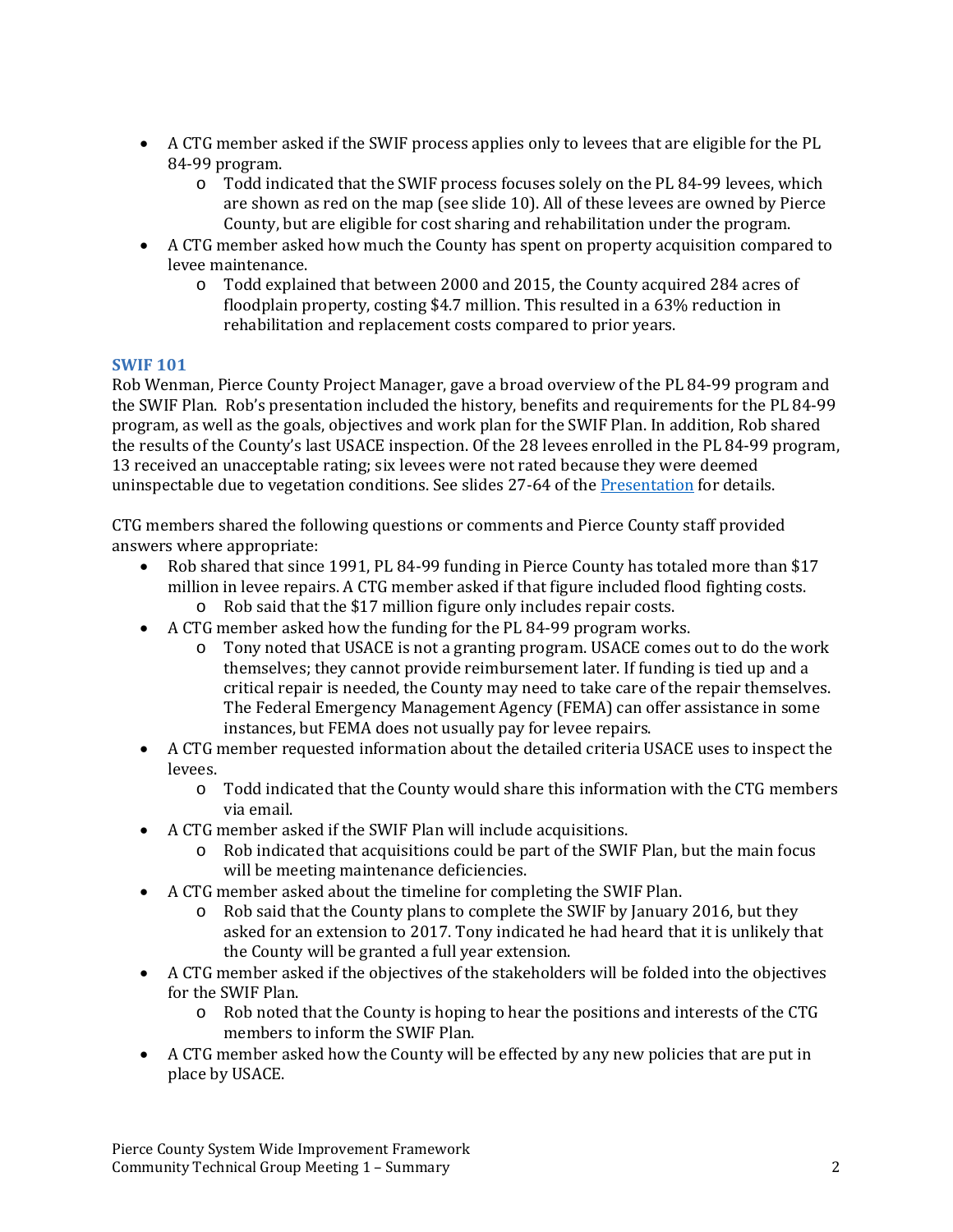$\circ$  Rob shared that the County intends for the SWIF to be adopted under the interim policy that is currently in effect. If the SWIF Plan is accepted by USACE while the interim policy is still in effect, Pierce County will be grandfathered into this interim policy. 

## **CTG WORKPLAN AND PURPOSE**

Rob reviewed the SWIF Plan Key Sections and how the CTG workplan aligns with those sections.

CTG members shared the following questions or comments and Pierce County staff provided answers where appropriate:

- A CTG member asked if the solutions in the SWIF Plan will be constrained by funding sources, or if the plan should simply include a prioritized list of projects and associated costs, and funding will be identified later.
	- o Rob indicated that the Plan must include sources for funding, but these can be subject to change.

## **OPERATING GUIDELINES**

Penny reviewed the draft CTG Operating Guidelines. The CTG members suggested the following edits: 

- Include the url where meeting materials will be posted.
- Include a note that a contact list will be shared with the CTG members so they can communicate with each other if needed. This list will not be shared with the public.

Penny indicated that these edits would be made and the updated Operating Guidelines would be presented to the CTG at the next meeting for approval. She also noted that a public comment period will be included on future agendas as required by the Operating Guidelines.

## **NEXT STEPS**

Rob noted that the County is planning a levee system tour for the CTG members. EnviroIssues will share a Doodle poll to find a date for the tour that works for the majority of CTG members.

Penny indicated that she noted several acronyms and technical terms used throughout the discussions. Definitions will be included in the glossary of future agendas. CTG members should feel free to ask for clarification as needed.

Finally, per a request from a CTG member, Penny agreed to share the Puyallup River Vegetation Management Agreement with the group before the next meeting.

### **ATTENDANCE**

## **Community Technical Group Members**

| <b>Chrissy Cooley</b> | <b>Agricultural Round Table</b>                 |
|-----------------------|-------------------------------------------------|
| <b>Russ Blount</b>    | City of Fife                                    |
| J.C. Hungerford       | City of Orting (Parametrix)                     |
| <b>Steve Carstens</b> | City of Puyallup                                |
| David Molenaar        | National Oceanic and Atmospheric Administration |
| Ryan Mello            | <b>Pierce Conservation District</b>             |
| <b>Hugh Taylor</b>    | Pierce County Council's Office                  |
| <b>Jill Bushnell</b>  | <b>Pierce County Emergency Management</b>       |
| Kimberly Freeman      | Pierce County Parks and Recreation              |
| Russ Ladley           | <b>Puyallup Tribe of Indians</b>                |
|                       |                                                 |

Pierce County System Wide Improvement Framework Community Technical Group Meeting 1 – Summary **3** 3